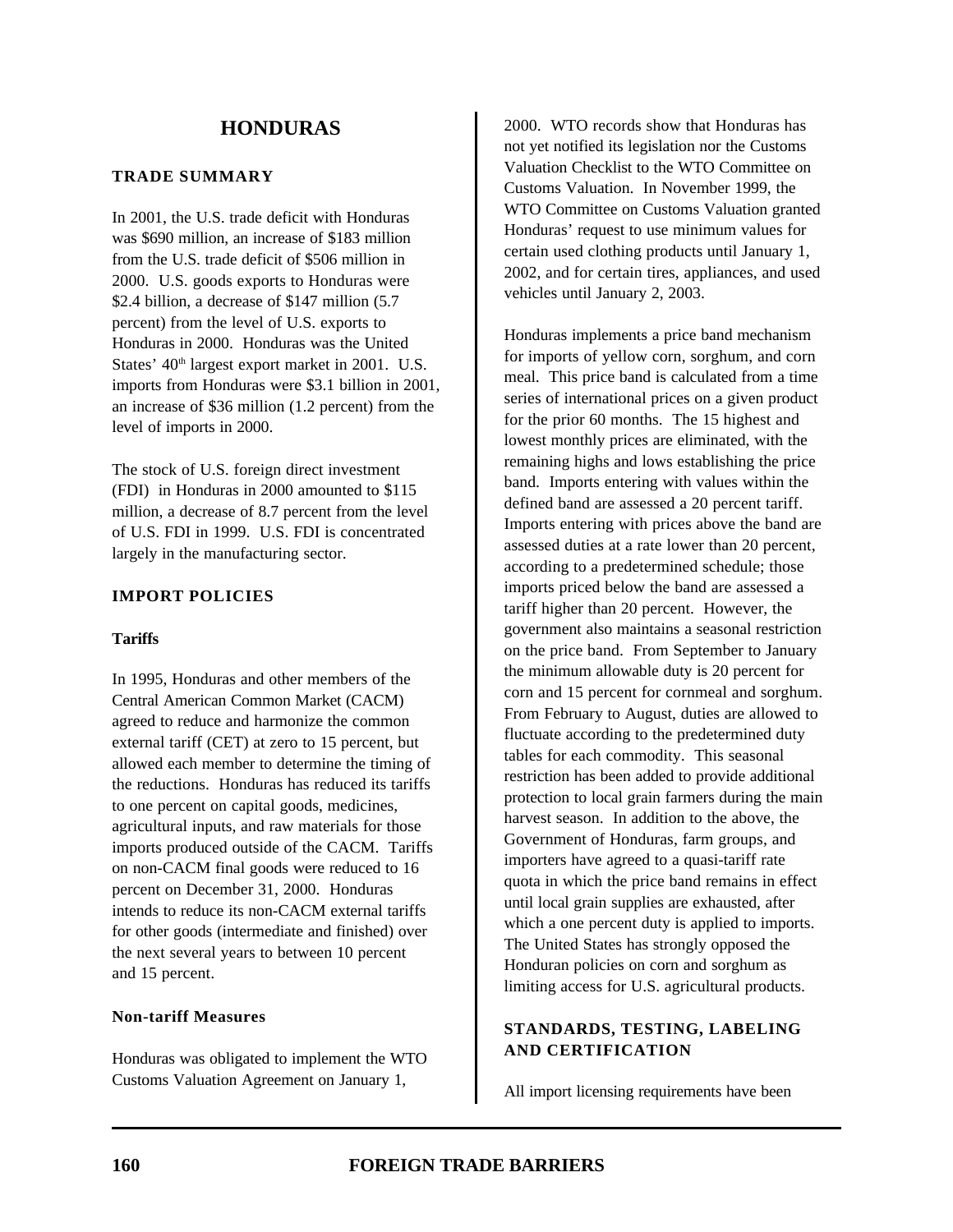eliminated; however, Honduras maintains a sanitary permit system that limits market access for some U.S. agricultural products, such as raw chicken parts. Changes in sanitary and phytosanitary requirements are seldom reported to the WTO as required, and create uncertainty among U.S. suppliers and Honduran importers. The Honduran Government requires that sanitary permits be obtained for all imported foodstuffs.

#### **GOVERNMENT PROCUREMENT**

Foreign firms are granted national treatment for public bids; in practice U.S. firms complain about the mismanagement and lack of transparency of government bid processes. Under the new State Contracting Law, which entered into force in October 2001, all public works contracts over \$63,000 must be offered through public competitive bidding. Public contracts between \$31,000 and \$63,000 can be offered through a private bid and contracts less than \$31,000 are exempt from the bidding process. To participate in public tenders, foreign firms are required to act through a local agent. Local agency firms must be at least 51 percent Honduran-owned, unless the procurement is linked to a national emergency. Government purchases and project acquisitions are generally exempted from import duties.

Honduras is not a signatory of the WTO Government Procurement Agreement. The U.S. has raised concerns regarding Honduras' lack of cooperation in the WTO Working Party on Transparency in Government Procurement. As a result of these concerns, the U.S. has suspended a waiver of "Buy America Act" provisions which had previously been applied to Honduras.

### **INTELLECTUAL PROPERTY RIGHTS (IPR) PROTECTION**

Honduras largely has complied with the WTO

Agreement on Trade-Related Aspects of Intellectual Property Rights (TRIPS), through legal revisions enacted in December 1999. The Honduran Congress still must, for instance, adopt reforms related to integrated circuit designs and plant variety protection to be in full compliance with TRIPS.

Honduras and the U.S. initialed a Bilateral Intellectual Property Rights (IPR) Agreement in March 1999. Final signature of this agreement is still pending. Honduras became a member of the World Intellectual Property Organization (WIPO) in 1983.

### **Copyrights**

Honduras' copyright law, updated in 1999, added more than 20 different criminal offenses related to copyright infringement and established fines and suspension of services that can be levied against offenders. The piracy of books, sound and video recordings, compact discs, and computer software is still widespread in Honduras, however, due in part to limited enforcement capacity. U.S. companies are concerned that recent attempts to prosecute computer software infringement cases have been met with resistance by officials in the Ministry of Industry and Trade's IPR Division and the Attorney General's office.

#### **Patents and Trademarks**

Honduras ratified the Paris Convention for the Protection of Industrial Property in 1994. The Honduran Congress enacted a 1999 Law of Industrial Property to provide improved protection for both trademarks and patents. To be protected under Honduran law, patents and trademarks must be registered with the Ministry of Industries and Trade.

Recent modifications to the Patent Law of 1993 include patent protection for pharmaceuticals,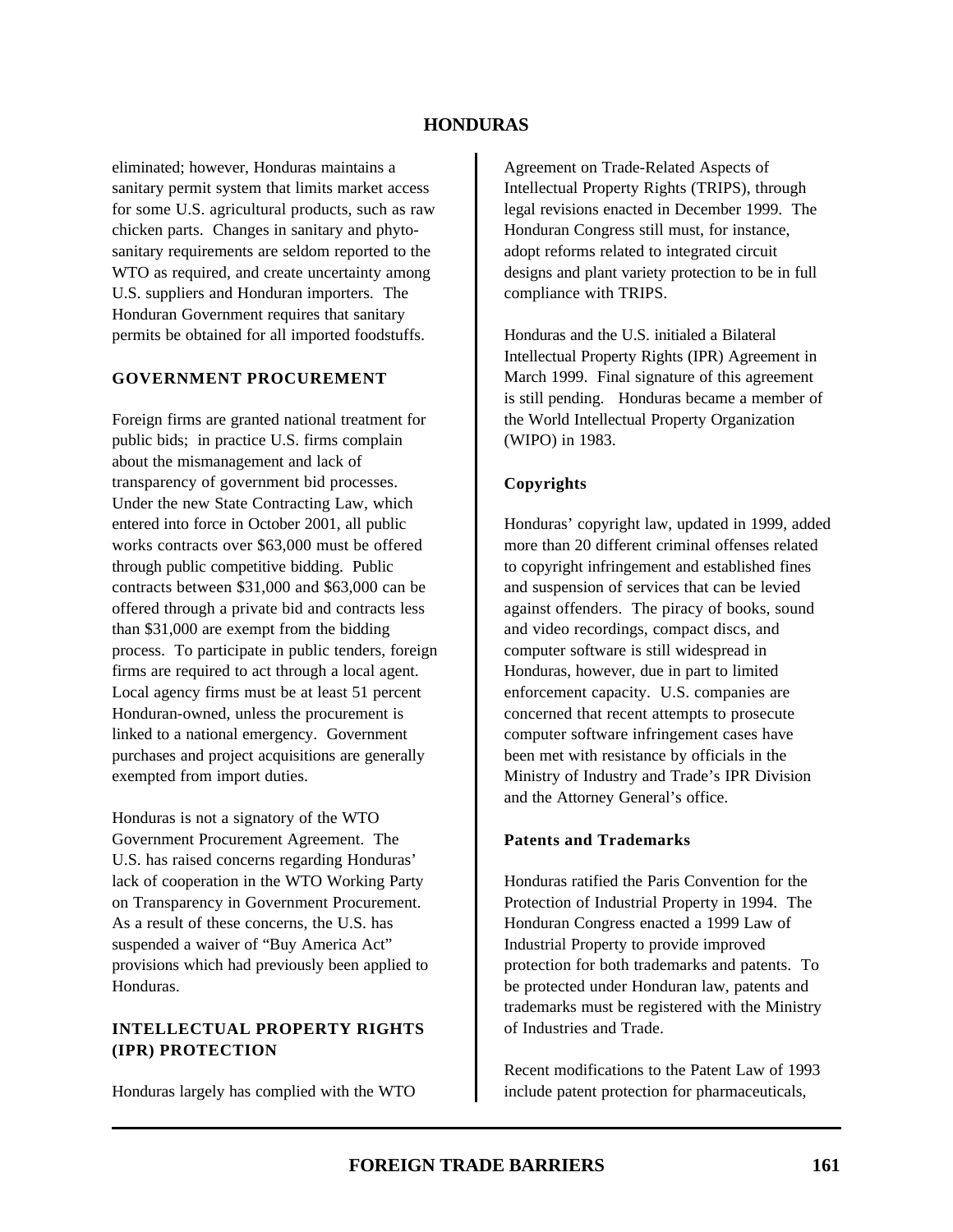and extend the term of protection for a patent from seventeen to twenty years from the date of filing to meet WTO standards. The term for cancellation of a trademark for lack of use has been extended from one year to three years. Trademarks are valid for up to 10 years from the registration date. The illegitimate registration of well-known trademarks has, however, been a persistent problem in Honduras.

#### **SERVICES BARRIERS**

Special government authorization must be obtained to invest in the tourism, hotel and banking services sectors. Foreigners may not hold a seat on Honduras' two stock exchanges or provide direct brokerage services in these exchanges. Honduran professional bodies heavily regulate the licensing of foreigners to practice law, medicine, engineering, accounting, and other professions.

### **INVESTMENT BARRIERS**

The Constitution of Honduras requires that all foreign investment complement, but not substitute for, national investment. Companies that wish to take advantage of the Agrarian Reform Law; engage in commercial fishing, forestry, or local transportation activities; serve as representatives, agents, or distributors for foreign companies; or operate radio and television stations must be majority-owned by Hondurans.

In addition, special government authorization is required for foreign investment in the following sectors: forestry, telecommunications, basic health, air transport, fishing and aquaculture, mining, insurance and financial services, private education, and those agricultural and agroindustrial activities exceeding land tenancy limits established by law.

Small-scale commercial and industrial activities

with an investment less than 150,000 lempiras (about \$10,000), excluding land, buildings, and vehicles, are reserved exclusively for Honduran nationals. For all investments, at least 90 percent of a company's labor force must be Honduran, and at least 80 percent of the payroll must be paid to Hondurans.

Foreign ownership of land within 40 km of the coastlines and national boundaries is constitutionally prohibited, though tourism investment laws allow for certain exceptions. Inadequate land title procedures have led to numerous investment disputes involving U.S. citizen landowners.

Historically, U.S. firms and private citizens have found corruption to be a problem and a constraint on foreign direct investment. Corruption appears to be most pervasive in the following areas: government procurement, performance requirements, the regulatory system, and the buying and selling of real estate, particularly land title transfers. Honduras' judicial system is easily influenced; investment and business disputes involving foreigners are rarely resolved in a transparent manner.

On July 12, 2001, a Bilateral Investment Treaty (BIT) between the U.S. and Honduras entered into force. The treaty provides for equal protection under the law for U.S. investors in Honduras and permits expropriation only in accordance with international legal standards and accompanied by adequate compensation. U.S. investors in Honduras also have the right to submit an investment dispute to binding international arbitration. Honduras has taken the following limited exceptions to its BIT national treatment obligation: properties on cays, reefs, rocks, shoals or sandbanks or on islands or on any property located within 40 km of the coastline or land borders of Honduras; small scale industry and commerce with total invested capital of no more than \$40,000 or its equivalent